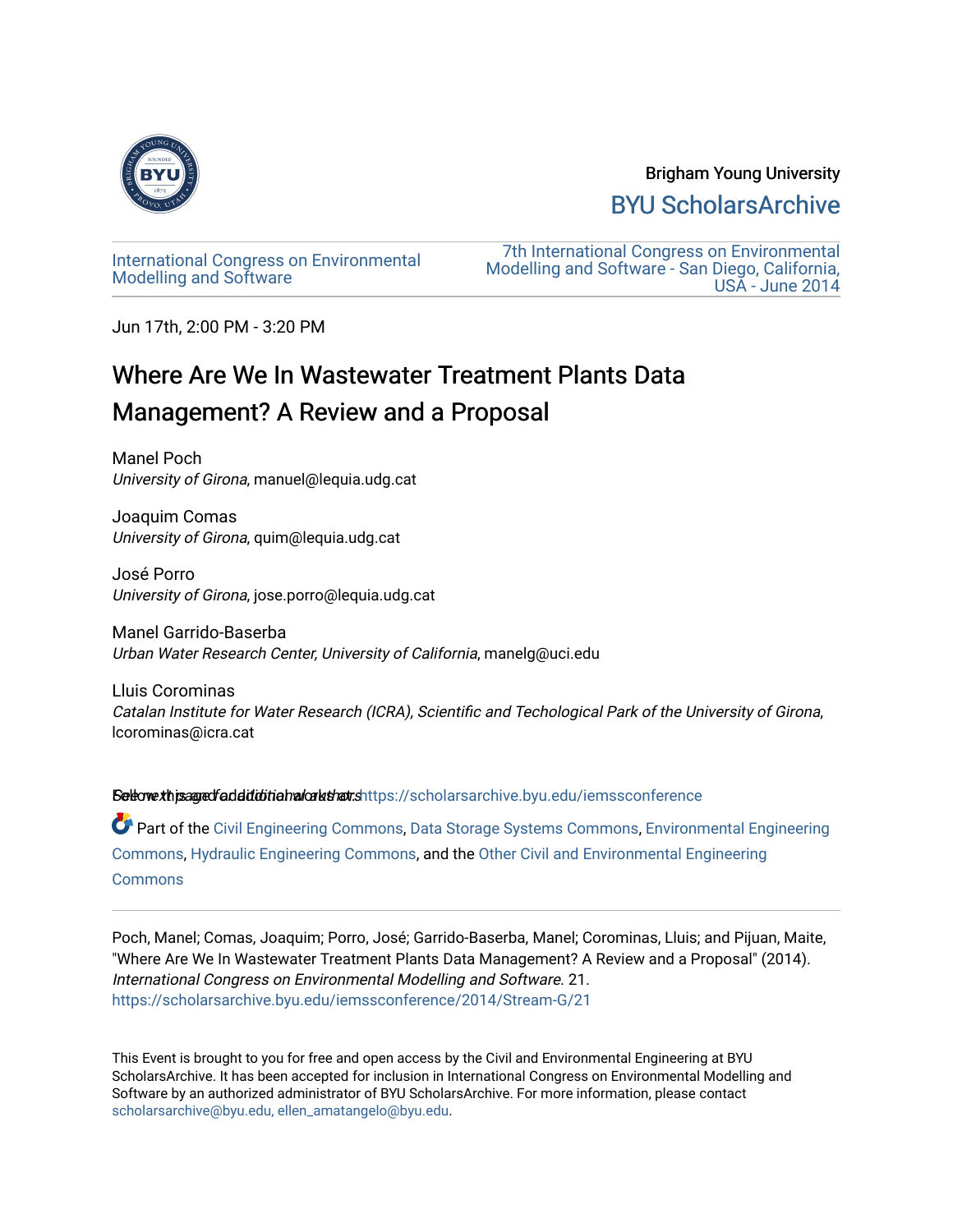## Presenter/Author Information

Manel Poch, Joaquim Comas, José Porro, Manel Garrido-Baserba, Lluis Corominas, and Maite Pijuan

This event is available at BYU ScholarsArchive: <https://scholarsarchive.byu.edu/iemssconference/2014/Stream-G/21>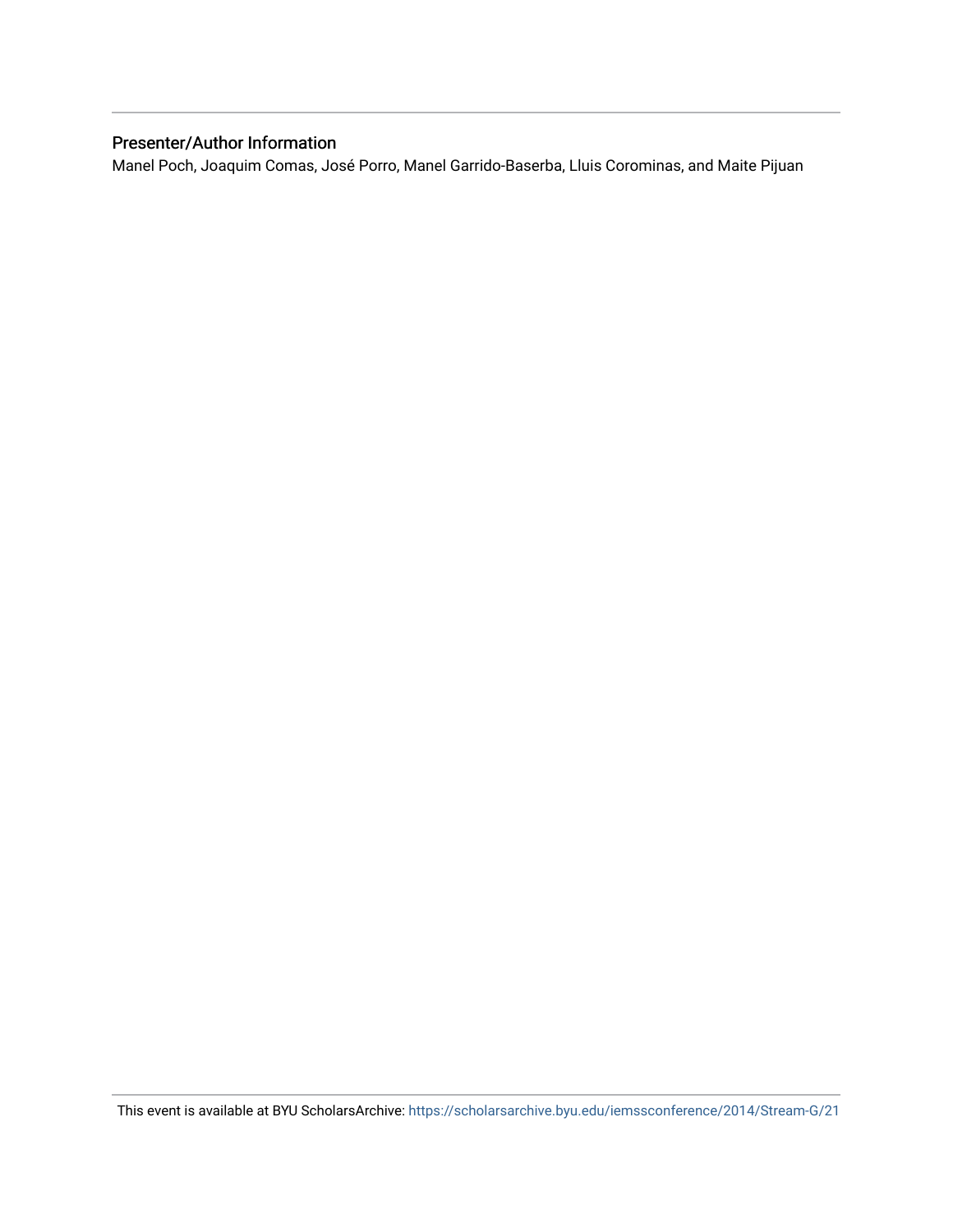## **Where Are We In Wastewater Treatment Plants Data** Management? **A Review and a Proposal**

Manel Poch<sup>a</sup>, Joaquim Comas<sup>a</sup>, José Porro<sup>a</sup>, Manel Garrido-Baserba<sup>b</sup>, Lluis Corominas<sup>c</sup>, Maite Pijuan<sup>c</sup>

<sup>a</sup> LEQUIA. Institute of the Environment. University of Girona (UdG) Universitat de Girona. E-170171 Girona. Spain (E-mail: manuel@lequia.udg.cat; quim@lequia.udg.cat;jose.porro@lequia.udg.cat)

<sup>b</sup> Urban Water Research Center. 844G Engineering Tower. University of California, Irvine. Irvine, CA. 92697-2175. USA. (E-mail: manelg@uci.edu)

<sup>c</sup> Catalan Institute for Water Research (ICRA). Scientific and Technological Park of the University of Girona. Emili Grahit 101. 17003. Girona. Spain (E-mail: lcorominas@icra.cat; mpijuan@icra.cat)

Abstract: Wastewater treatment plants (WWTP) are comprised of complex processes that need to be optimally managed. To attain that, in the last years an impressive effort has been made to incorporate monitoring devices able to provide from several hundred to more than ten thousand signals. With the aim to take benefit of those data, different data mining techniques have been applied to transform them into information and knowledge in order to help WWTP's managers. Furthermore, several mathematical models have been developed intending to simulate process behaviour including biomass and pollutants transformation. However, it is recognized that this it is not enough to cope with all the operational problems, but rather it is necessary to integrate heuristic knowledge to better manage specific situations. In this context, it is clear that hybrid systems integrating ontologies, statistical techniques and mathematical models should be developed. In this communication, an overview of some of the main tools applied to obtain information and knowledge from raw data in WWTP's is presented. This overview is complemented by the work developed by the authors of managing two important specific problems: sludge bulking and greenhouse gas emissions, which are good examples of situations that require integration of different types of knowledge.

Keywords: WWTP management, data mining, heuristic knowledge

#### $1.$ **ANALYSIS OF THE PROBLEM**

#### $1.1$ Co-evolution of objectives and monitoring capacity

Wastewater Treatment Plants (WWTPs) embrace a wide range of interrelated biological, physical and chemical processes. Thus, complexity in WWTPs stems from various sources (illstructured and non-linear domain, high dimensionality, heterogeneity of data, non-stationary, multigranularity, cyclic behaviour, etc.)

Several factors (economic, technical and environmental) are increasingly used to assess the performance of WWTPs. Moreover, the occurrence of new objectives and a new environmental and sustainability paradigm would even increase the need for further control of the plant as new parameters are foreseen to be taken into account in next years (e.g. sensors for greenhouse gas emissions, control of odours substances, priority pollutants...). Thus, as the number of objectives and considerations increase, the complexity in the operation and management consequently raises corresponding to the implementation of new concepts, new relations, or even for the consideration of new details and insights that current technology unravels over the conventional processes. Simultaneously, the number of signals that a WWTP generates has increased exponentially. In the last years an impressive effort has been made to incorporate new monitoring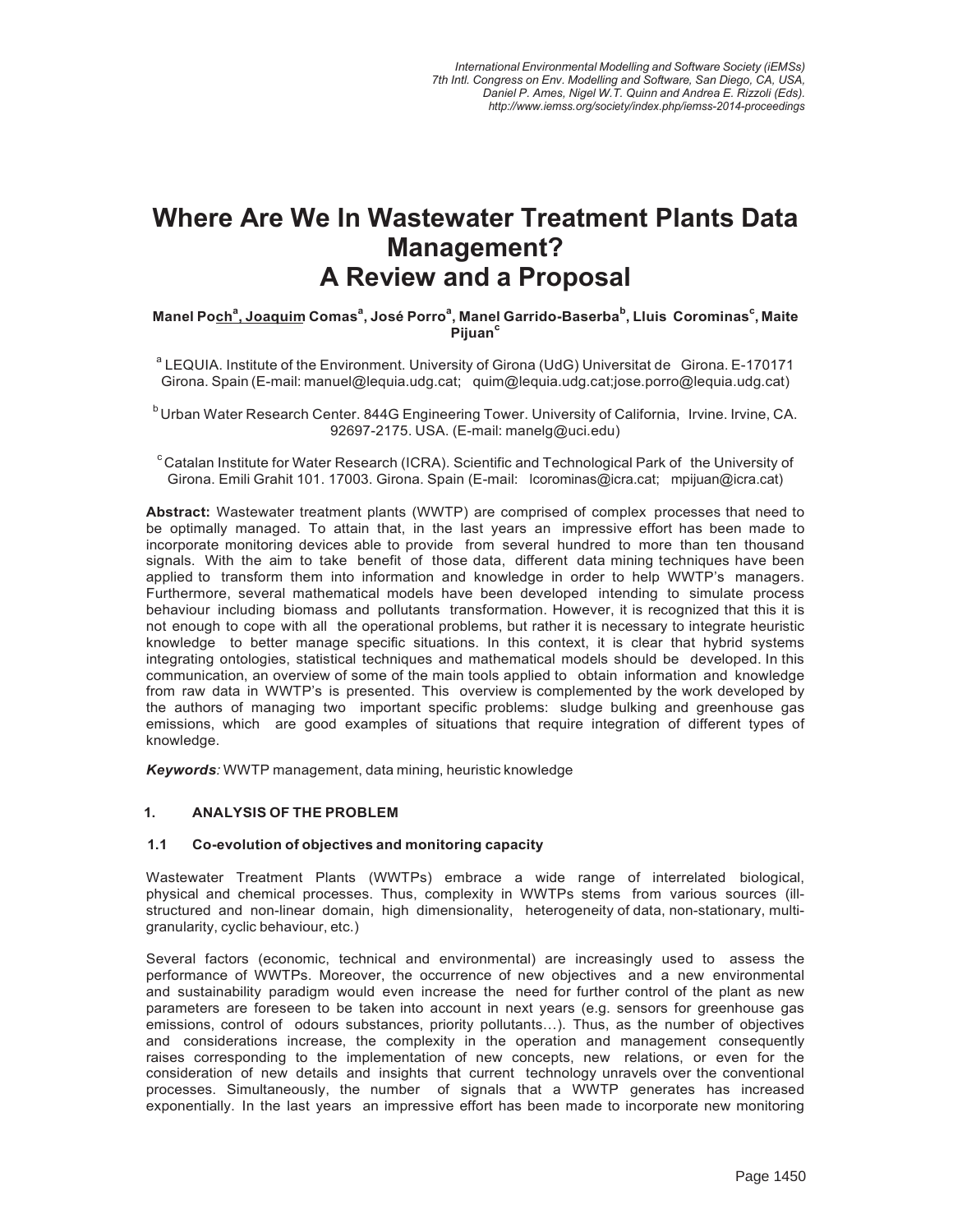devices able to give up to thousands of signals. And similar advances can be described in relation to WWTP automation systems, where modern devices make use of the latest software and hardware standards in the field of communication technologies.

Our proposal is that the co-evolution of these two factors (new objectives in the sustainability paradigm and development of advanced monitoring systems) may be described according with the scheme presented in figure 1 where the results obtained from data acquisition have evolved along the time producing crisp data, information and knowledge according with the tools applied (statistics and data mining).



Figure 1. Evolution of results obtained from data acquisition in WWTP

#### $1.2$ Evolution of tools for data processing

Already in the 1970s researchers realised that WWTPs were designed assuming steady-state conditions even if the system never seems to be. The challenge to consider dynamic changes and disturbances leverage the control of WWTP and the implementation of sensors intended to provide more information of the system variability. The processing of signals from WWTP started and in the 1970s, when the use of on line dissolved oxygen (DO) sensors were well established (Olsson, 2012).

Early research on this topic was focused on data handling, error correction and basic signal filtering. The idea of applying parameter estimation and process identification in wastewater treatment appeared first in the 70's and the estimation methods have been gradually more become more sophisticated.

In the 80s the amount of data was increased and new methodologies applying basic and advanced statistics to the databases improved the information acquisition process in WWTP management. Statistics applied to the environmental engineering field (using control algorithms) progressively became a new source of fundamental information revealing the insights of the treatment process, optimizing capacities of existing treatment plants and enhancing the predictive control, building the pillars of knowledge acquisition.

In this sense, the so-called Knowledge Discovery from Databases (KDD) process and several data mining techniques have already shown to provide successful tools for dealing with this complexity. There is an important work to be done between getting the results of the data mining techniques and using them to support decision-making. This step is highly dependent on both data mining techniques used and the problem goals, as has been identified by Gibert et al.  $(2005, 2010).$ 

The capacity to predict (modelling) and control WWTP using more advanced techniques did not stop in the following years. Thus, knowledge steaming from new analytical techniques was creating a large amount of rich knowledge requiring serious attention. In this respect, in the 90's the first approaches to integrate the aforementioned expert systems, rule-based systems and the other analytical methodologies (even, approaches able to collect experience from operators and designers) were presented under the structure of the so-called Knowledge-based reasoning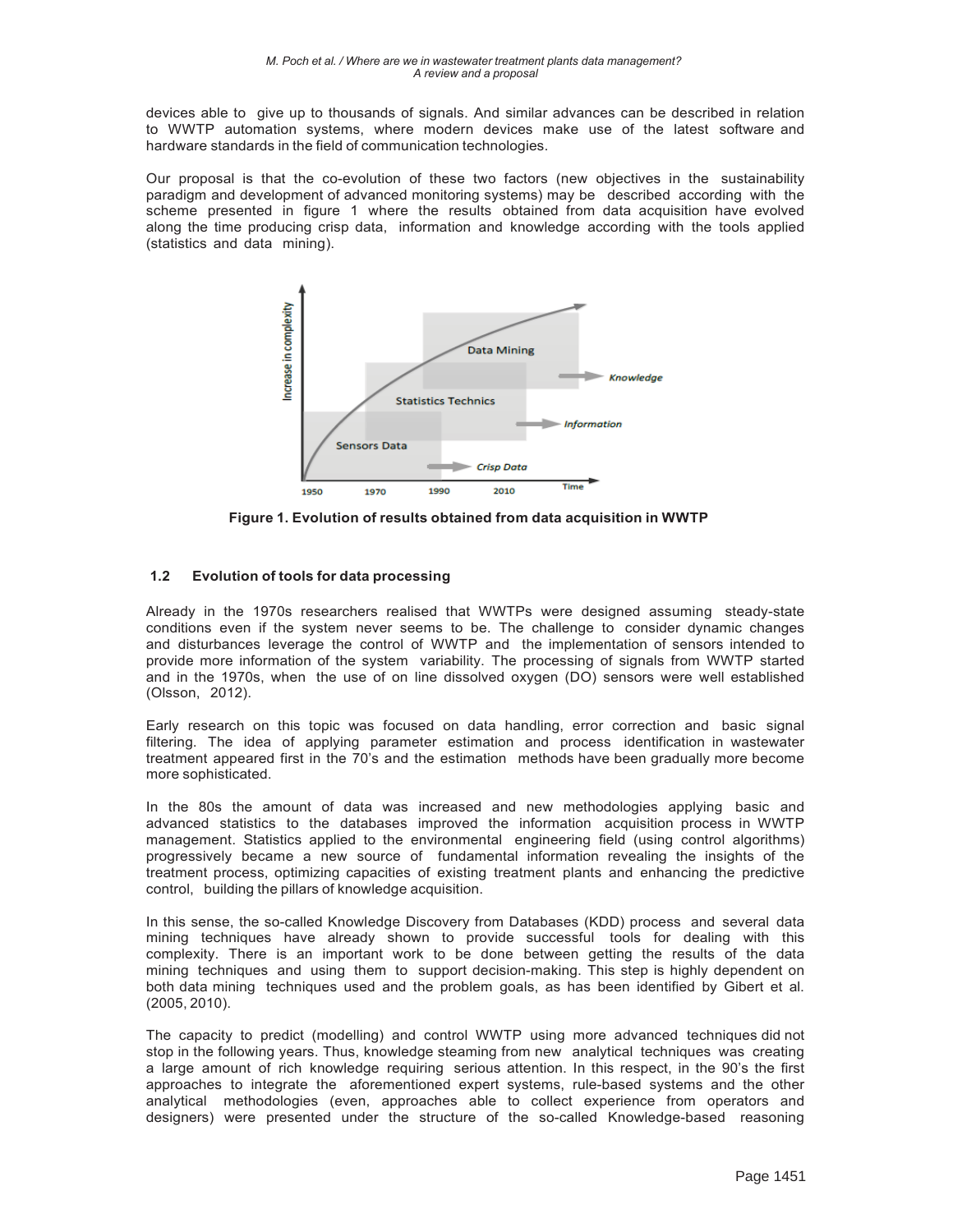systems (Serra et al. (1994) that were followed along the decade as pointed out by Poch et al. (2004) with the development of Environmental Decision Support Systems (EDSS).

In the XXI century innovative knowledge-based systems evolved to deal with multi- criteria decision in view of plant-wide control perspective using new knowledge management approaches based on knowledge-based systems (using numerical models and heuristic knowledge) coupled with classical and innovative knowledge acquisition techniques. But, there is still much work to do for the definitive approach for EDSS design and it will probably be the dominating development for the next decade. It is now recognized by experts that there is a need to integrate and complement the complex WWTP system with other interdependent and equally complex systems, as the sewer system and the receiving media. Therefore, a plant-wide perspective that seeks for the integrated control not only the various unit processes of the WWTP, but also the relationship between the sewer and receiving media is required. As was previously stated, a successful plant-wide control (multi- criteria optimization) cannot be based on a single technique. In this respect, decision support systems arise to fill the missing gap in the integration of multi- criteria, interdependent systems integration (sewer and river basin), modelling, and qualitative operational experience. Thus, EDSS are key elements to make the plant-wide control possible as presented in figure 2. It shows the methodologies applied in practice, the results obtained after applying these methodologies, the type of implementation, the end product and the relationship with the different objectives which have been evolving along the years from single process control, to plant-wide control and up to system-wide control.



Figure 2. A proposal of relationship between methodologies, results, and objectives

#### $\overline{2}$ KNOWLEDGE-BASED DECISION SUPPORT TOOLS FOR ASSESSING RISK OF WWTP **SEPARATION AND N2O PRODUCTION PROBLEMS**

#### $2.1$ Activated sludge solids separation risk model

descriptions, but common operational issues related to population dynamics are still not well understood. Many of these problems relate to population imbalances between filamentous and floc-forming bacteria leading to filamentous bulking, filamentous foaming and deflocculation. It is not uncommon to combine heuristic knowledge from the WWTP operators with specific data streams to identify these problems. However, the predictive power of this approach is limited as these data tend to appear only after the onset of the problem. The presence of heuristics and qualitative knowledge on complex phenomena such as filamentous bulking, foaming and rising sludge stands in sharp contrast with the lack of basic mechanistic knowledge on the population dynamics of the microorganisms causing these phenomena. As a consequence, although a limited number of attempts have been made to explain the development of filamentous bacteria by means of mathematical modelling, none of these attempts has led to a general and experimentally validated model. As an alternative, a qualitative risk assessment model, which integrates empirical knowledge with the mechanisms of standard deterministic models, has been reported to infer solids separation problems of microbiological origin, as a function of influent composition and operational conditions (Comas et al., 2008). Initially, the knowledge related to the risk of filamentous bulking proliferation was synthesised into a decision tree. Each branch of the tree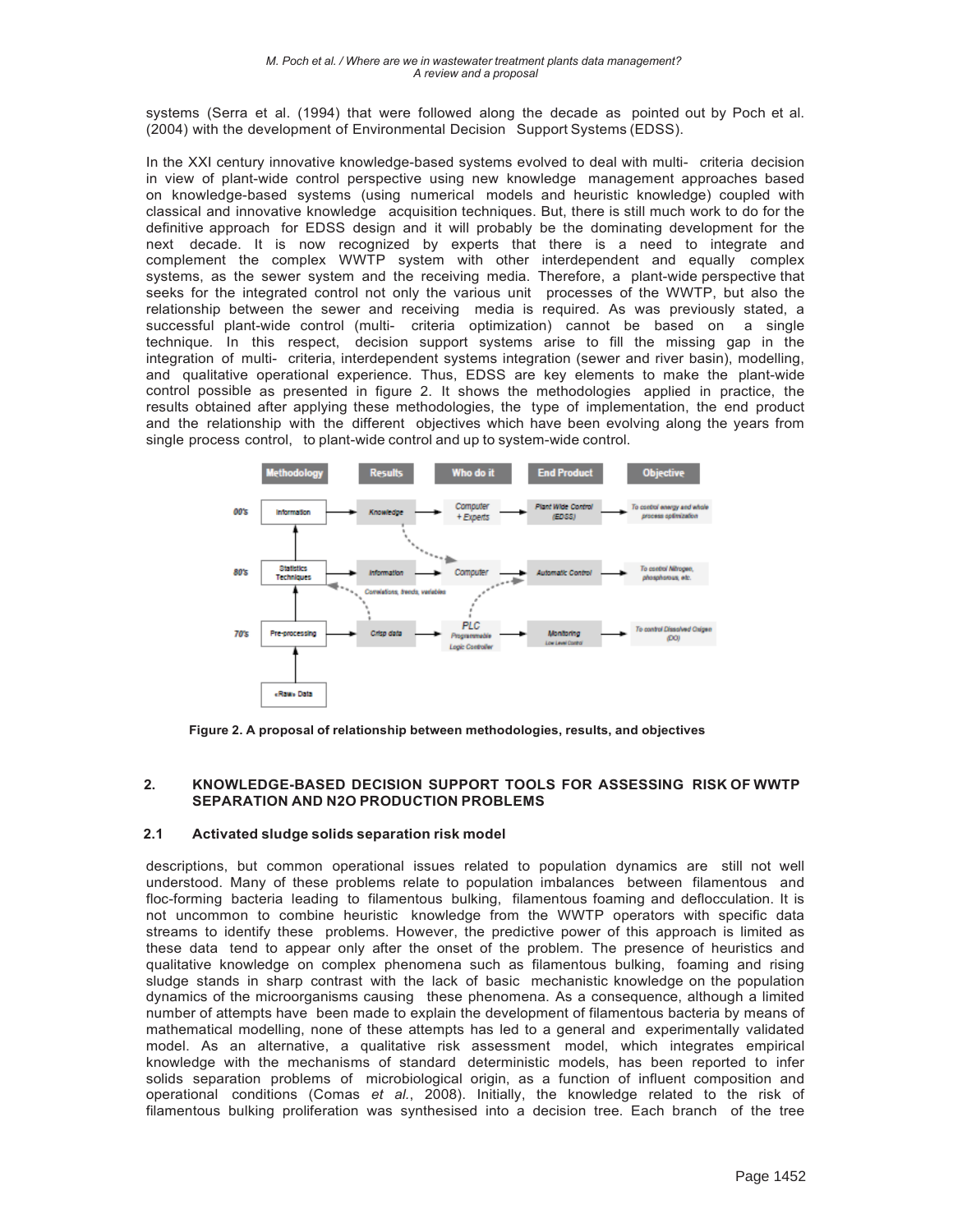evaluates one assumed cause. The mathematical representation of the decision tree is captured using the principles of fuzzy decision theory. The output of this model (AS risk model) is a qualitative risk score between 0 (low risk) and 1 (high risk), indicating risk of developing microbiological operational problems, considering a score of 0.8 as the threshold for high risk, as well as the percentage of time (%) under high risk.

This AS risk model has been already applied for various case studies to provide a third dimension for evaluation along with the more conventional effluent quality and economic criteria. The consideration of this third dimension enables to reach more robust decision support, since in efforts for identifying optimization strategies could lead to conditions causing operational problems, if only quality and costs criteria were assessed.

To highlight the decision support provided by this knowledge-based approach, the AS risk model was recently applied in a study identifying MBR process optimization opportunities in a full-scale MBR plant (Terrassa WWTP, Terrassa, Catalonia, Spain), through a model-based approach (Gabarrón et al., 2014). Specifically, Table 1 illustrates the AS risk model results for two different control strategies (scenario 1 with DO current set point, 1.2 mg/L  $O_2$ , and scenario 2 with DO set point decreased to 0.8 mg/L  $O_2$ ), together with effluent quality and aeration energy costs (AEC). Specifically, the decrease of the DO set point to 0.8 mg/L  $O_2$  did not increase the severe risk (higher than 80%) due to the low DO, while showing a significant reduction in AEC and improvement of effluent quality. On the contrary, if the DO had been decreased to 0.5 mg/L O<sub>2</sub>, despite of achieving the highest energy savings, the severe risk of bulking episodes due to low DO values would have increased from 0 to  $3\%$  (results not shown), thus deteriorating the sludge properties.

#### $2.2$ N<sub>2</sub>O production risk model

As a result of the new environmental and sustainability paradiam previously discussed. WWTP operators have been moving towards energy neutrality and more eco-friendly operations through activated sludge process optimization.

However, actions to save energy and carbon dioxide (CO<sub>2</sub>) emissions include lowering dissolved oxygen (DO) set points, as aeration typically comprises a significant portion of the WWTP energy costs. Although it may not negatively impact effluent water quality, lowering the DO can cause oxygen limited conditions in the biological reactors, which can promote  $N_2O$ production via denitrification by ammonia oxidizing bacteria (AOB) because AOB can use nitrite (NO<sub>2</sub>) as the terminal electron acceptor as opposed to oxygen, and hence, lead to increased  $N_2O$  production as the  $NO_2$  is converted to  $N_2O$  (Kampschreur et al., 2009). This process, also known as AOB denitrification, can significantly increase the overall carbon footrpint of a WWTP given that the global warming potential of  $N_2O$  is significantly higher than that of  $CO_2$ . Therefore, a tool is needed to assess the risk of N<sub>2</sub>O production from proposed WWTP control optimization in energy neutrality schemes. Building on the efforts and motivations of Comas et al. (2008) in integrating mathematical modelling with heuristic and empirical knowledge from literature and domain experts, to qualitatively assess the risk of WWTP solids separation problems, as described in the previous section, Porro et al. (2014) proposed a similar knowledge-based approach for qualitatively assessing the risk of  $N_2O$  production in WWTPs. As in the case of filamentous bulking, filamentous foaming and deflocculation, N<sub>2</sub>O production is caused by complex mechanisms, and it is produced in several pathways: i) the previously mentioned AOB denitrification, ii) through the oxidation of hydroxylamine by AOB (hydroxylamine pathway (Ni et al., 2013)), and via heterotrophic denitrification (Schulthess et al., 1994). At the moment, there are no widely validated mechanistic models, but it exists a significant amount of knowledge in the literature with regard to risk of  $N_2O$  production associated with various operational parameters (Porro et al., 2014).

Extending the case of the Terrassa WWTP, the knowledge-based risk assessment model proposed by Porro et al. (2014) (N2O risk model) was implemented in Excel and applied using the Terrassa WWTP mathematical model output data to dynamically asses the risk of  $N_2O$  production due to low DO for the same two control scenarios, current operation DO and maintaining a constant DO of 0.8  $mg \cdot L^{-1}$ .

Figure 3 shows the dynamic risk results for Scenarios 1 and 2. As the current DO control results in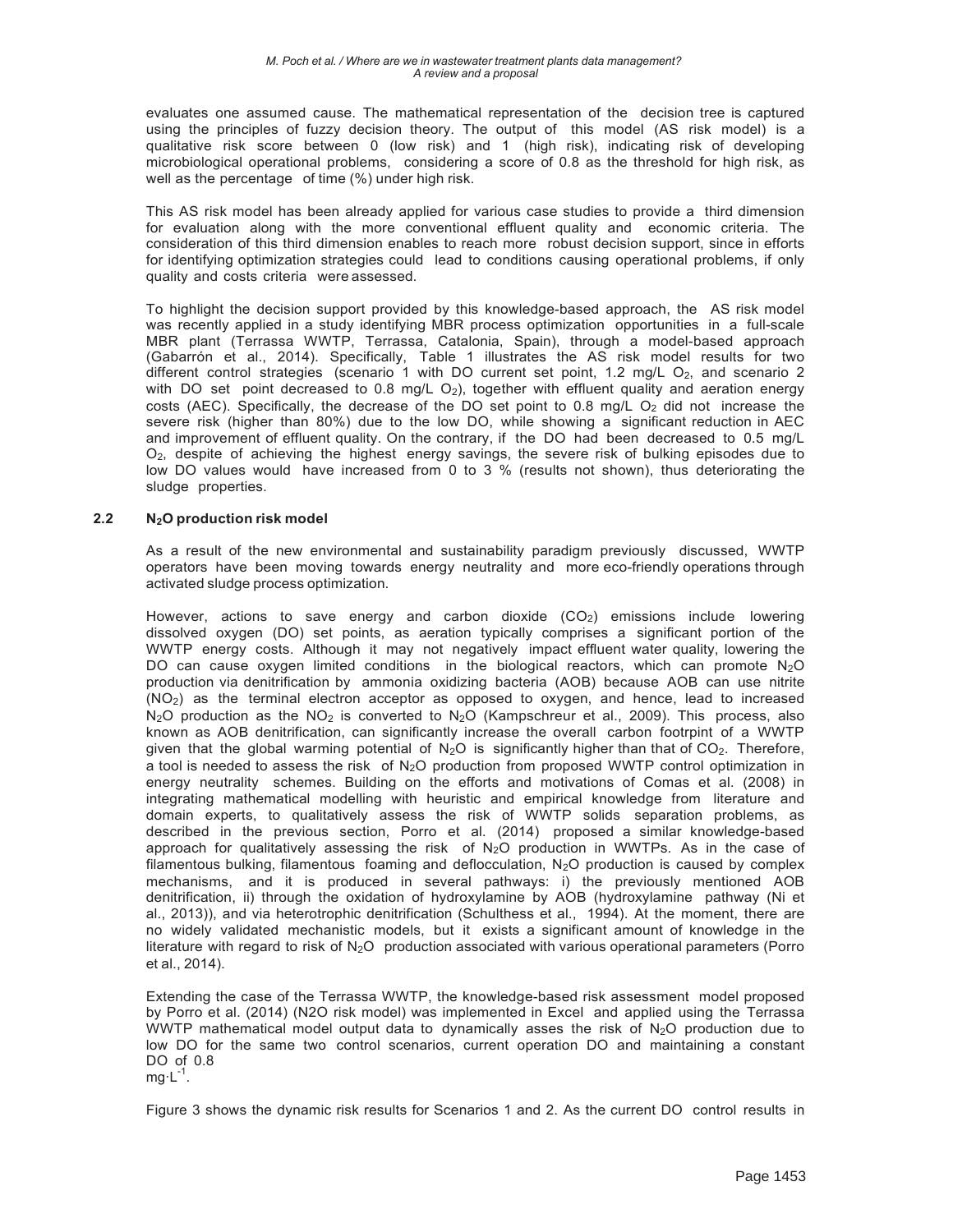a fluctuating DO concentration (0.8 - 1.6 mg·L<sup>-1</sup>) based upon influent load, the N<sub>2</sub>O risk shown for Scenario 1 in Figure 3 varies substantially; however, it does not exceed 0.64 on a risk scale of 0 to 1, as defined for the AS risk model. As Scenario 2 maintains a constant DO of 0.8 mg  $L^{-1}$ , the N<sub>2</sub>O risk is constant at 0.64.



### Figure 3. Dynamic N<sub>2</sub>O Risk Results for Terrassa WWTP Dynamic Simulation Scenario **Analysis**

Table 1 also includes average  $N_2O$  risk, along with AS risk, effluent quality, and AEC results discussed in the previous section. As expected, lowering the DO would increase the risk of N<sub>2</sub>O production due to low DO (AOB denitrification); however, it only increases by approximately 0.3 and is still not under severe risk, (above 0.8). Depending on the utility, one can look at the results and think that since there was only a slight increase in  $N_2O$  risk, then implementing the Scenario 2 control strategy would not significantly increase environmental impact and would lead to cost savings, better effluent water quality, and no cause solids separation problems. From a more environmental perspective, one could also look at the results and conclude that the savings were not substantial, and hence, not worth the slight increase in N<sub>2</sub>O risk. Therefore, the results demonstrate how a fourth ( $N_2O$  risk) dimension could add an even greater decision support than already provided by the AS risk model. As the  $N_2O$  risk model was implemented in Excel, the approach could also be applied with online data to review risk of current and historical operations and not necessarily with mathematical model output data. This may be of interest to WWTP operators who do not have a developed and calibrated process model of their plant.

|                                                     | Scenario1<br>DO current | Scenario <sub>2</sub><br>DO 0.8 |
|-----------------------------------------------------|-------------------------|---------------------------------|
| Average $N_2O$ Risk due to low<br>DO                | 0.3                     | 0.6                             |
| AS risk due to low DO (% time<br>under severe risk) | 0                       |                                 |
| Effluent quality (kg poll $d^1$ )                   | 3000                    | 2940                            |
| Energy costs $(\epsilon \cdot d^{-1})$              | 226                     | 218                             |

### Table 1. Summary of control scenario benchmarking results including AS risk and N<sub>2</sub>O risk due to low DO

#### $3.$ **CONCLUSIONS**

Wastewater treatment plants are a good example of co-evolution of sustainable objectives and data processing tools application. From the seminal works of the 70's with the use of dissolved oxygen probes until the use, nowadays, of advanced data mining techniques and environmental decision support systems there has been a long way.

However, although some important successes has been obtained using mathematical models or in